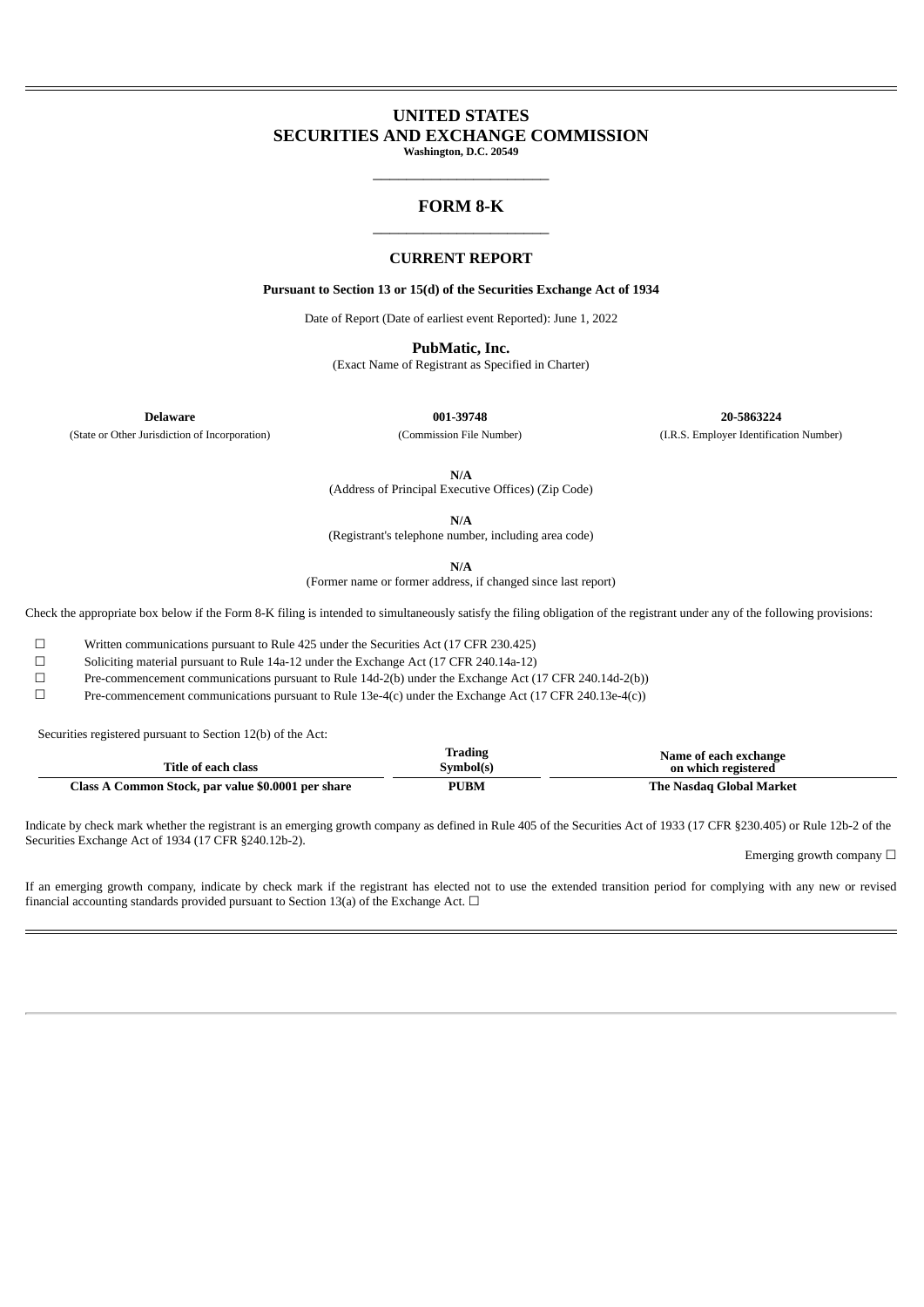#### **Item 5.07 Submission of Matters to a Vote of Security Holders.**

On June 1, 2022, PubMatic, Inc. (the "Company") held its annual meeting of stockholders (the "Annual Meeting"). At the Annual Meeting, there were present, in person or by proxy, holders of 34,834,732 shares of the Company's Class A common stock and Class B common stock collectively, or approximately 66.92% of the total outstanding shares entitled to vote at the Annual Meeting, which constituted a quorum for the transaction of business. The holders present voted on the four proposals presented at the Annual Meeting as follows:

#### *Proposal One – Election of Directors*

The Company's stockholders approved the election of five directors, each to serve for a one-year term expiring at the 2023 Annual Meeting of Stockholders and until such director's successor is elected and qualified, by the following votes:

| Nominee          | <b>Votes For</b> | <b>Votes Withheld</b> | <b>Broker Non-Votes</b> |
|------------------|------------------|-----------------------|-------------------------|
| Cathleen Black   | 99,272,302       | 5,535,599             | 11,379,794              |
| W. Eric Carlborg | 99,642,439       | 5,165,462             | 11,379,794              |
| Susan Daimler    | 97,966,905       | 6,840,996             | 11,379,794              |
| Amar K. Goel     | 99,332,013       | 5,475,888             | 11,379,794              |
| Rajeev K. Goel   | 99,649,623       | 5,158,278             | 11,379,794              |

#### *Proposal Two – Ratification of Appointment of Independent Registered Accounting Firm*

The Company's stockholders ratified the appointment of Deloitte & Touche LLP as the Company's independent registered accounting firm for the year ending December 31, 2022 by the following votes:

| $  -$<br>Votes For                                                                                                                                                                                                                             | <b>Votes Against</b>                                                                                                                 | Abstentions |  |
|------------------------------------------------------------------------------------------------------------------------------------------------------------------------------------------------------------------------------------------------|--------------------------------------------------------------------------------------------------------------------------------------|-------------|--|
| ∩⊏∩<br><b>Contract Contract Contract Contract Contract Contract Contract Contract Contract Contract Contract Contract Co</b><br>and the state of the state of the state of the state of the state of the state of the state of the state of th | 109.<br>$\sqrt{2}$<br>and the state of the state of the state of the state of the state of the state of the state of the state of th | 28.1<br>__  |  |

#### *Proposal Three – Advisory Vote on the Compensation of the Named Executive Officers*

The Company's stockholders approved, on an advisory basis, the compensation paid by the Company to its named executive officers, by the following votes:

| <b>Votes For</b>     | Votes<br>Against<br>.                       | Abstentions |  |
|----------------------|---------------------------------------------|-------------|--|
| .590<br>ሰር<br>$\sim$ | $-$<br>7 749<br>$\mathbf{r}$ . $\mathbf{r}$ | 620,537     |  |

#### Proposal Four - Advisory Vote on the Frequency of Future Advisory Votes on the Compensation of the Named Executive Officers

The Company's stockholders approved, on an advisory basis, one year as the frequency for holding future advisory votes to approve the compensation of the Company's named executive officers. Based on these results and consistent with the Company's recommendation, the Company's board of directors has determined that the Company will conduct future advisory votes regarding the compensation of its named executive officers every year. This policy will remain in effect until the next required stockholder vote on the frequency of advisory votes on the compensation of named executive officers.

| <b>One Year</b><br>. | Year<br>I WO<br>. | Three<br>Years                                | *entions  |
|----------------------|-------------------|-----------------------------------------------|-----------|
| 104                  | $\Omega$          | <b>CONTRACTOR</b><br><b>- -</b><br>$b\bar{b}$ | --<br>10C |